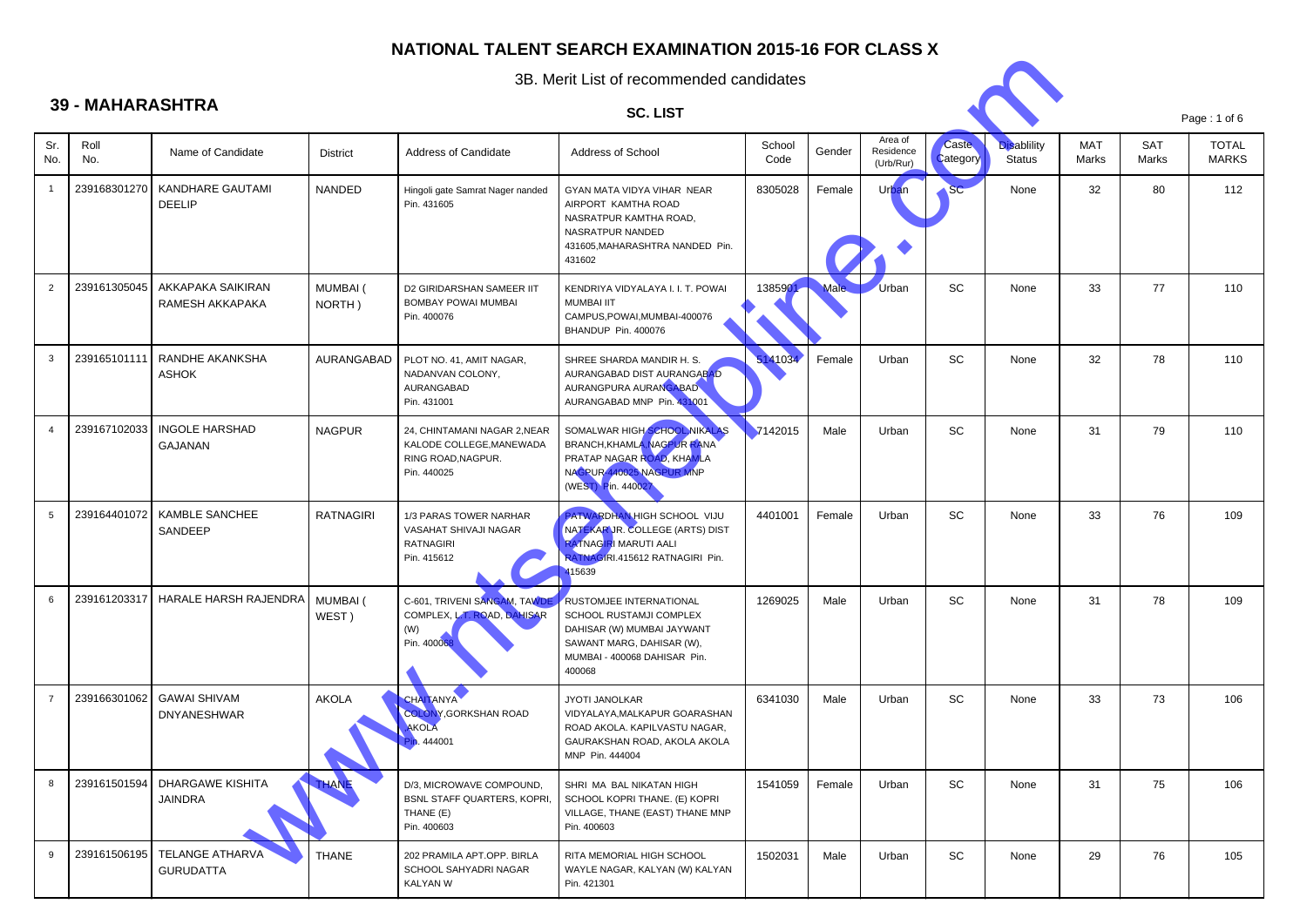

| Page: $2$ of $6$ |  |  |
|------------------|--|--|
|                  |  |  |

|            | 3B. Merit List of recommended candidates |                                           |                           |                                                                                                    |                                                                                                                                                       |                |        |                                   |                          |                                     |                     |              |                              |
|------------|------------------------------------------|-------------------------------------------|---------------------------|----------------------------------------------------------------------------------------------------|-------------------------------------------------------------------------------------------------------------------------------------------------------|----------------|--------|-----------------------------------|--------------------------|-------------------------------------|---------------------|--------------|------------------------------|
|            | <b>39 - MAHARASHTRA</b>                  |                                           |                           |                                                                                                    | <b>SC. LIST</b>                                                                                                                                       |                |        |                                   |                          |                                     |                     |              |                              |
| Sr.<br>No. | Roll<br>No.                              | Name of Candidate                         | <b>District</b>           | Address of Candidate                                                                               | Address of School                                                                                                                                     | School<br>Code | Gender | Area of<br>Residence<br>(Urb/Rur) | <b>Caste</b><br>Category | <b>Disablility</b><br><b>Status</b> | <b>MAT</b><br>Marks | SAT<br>Marks | <b>TOTAL</b><br><b>MARKS</b> |
| 9          | 239161506195                             | TELANGE ATHARVA<br><b>GURUDATTA</b>       | <b>THANE</b>              | Pin. 421301                                                                                        | <b>RITA MEMORIAL HIGH SCHOOL</b><br><del>WAYLE NAGAR, KALYAN (W) KALYAN</del>                                                                         | 1502031        | Male   | Urban                             | <b>SC</b>                |                                     | 29                  | 76           | 105                          |
| 10         | 239168301234                             | <b>HANMANTE SHAILESH</b><br><b>DEELIP</b> | <b>NANDED</b>             | GUNAI NIWAS, KAILAS NAGAR,<br>NANDED<br>Pin. 431602                                                | <b>RIAHRTRA1PHULE HIGH SCHOOL.</b><br>BABA NAGAR, WARD NO.35 NANDED<br>BABANAGAR, NANDED NANDED MNP<br>Pin. 431602                                    | 8341027        | Male   | <b>Urban</b>                      | 'SC                      | None                                | 28                  | 77           | 105                          |
| 11         | 239161203581                             | KAMBLE YASH GAUTAM                        | MUMBAI (<br>WEST)         | BLDG NO.30, FLAT NO<br>201, SHAKTINAGAR, DAHISAR<br>EAST, MUMBAI<br>Pin. 400103                    | ST. FRANCIES DASSISI HIGH SCHOOL<br>MOUNT POISAR BORIWALI (W) MT.<br>POINSUR, S.V.P ROAD, BORIVALI<br>(WEST), MUMBAI - 400103 BORIVALI<br>Pin. 400068 | 1268041        | Male.  | Urban                             | <b>SC</b>                | None                                | 31                  | 73           | 104                          |
| 12         | 239165106232                             | WAGHWASE ATISH AMUL                       | AURANGABAD                | 3, DEOGIRI COLONY, NEAR<br><b>KRANTI CHOWK POLICE</b><br>STATION AURANGABAD M.S.<br>Pin. 431002    | HOLYCROSS H. S. ENGLISH<br>AURANGABAD DIST AURANGABAD<br>CANTONMENT.AURANGABAD<br>AURANGABAD MNP Pin. 43100                                           | 5141007        | Male   | Urban                             | <b>SC</b>                | None                                | 40                  | 63           | 103                          |
| 13         | 239167104300                             | KAMBLE RITHIK SANJAY<br><b>KAMBLE</b>     | <b>NAGPUR</b>             | <b>AMBIKA SHANTI</b><br>APARTMENTS, NEAR KATOL<br><b>TOLL NAKANAGPUR</b><br>Pin. 441501            | THE JAIN INTERNATINAL SCHOOL<br>YERLA VILLAGE, NAGPUR<br>SHANKARPUR, NAGPUR NAGPUR<br>Pin. 440013                                                     | 7101905        | Male   | Urban                             | <b>SC</b>                | None                                | 33                  | 70           | 103                          |
| 14         | 239163106006                             | KALE DNYANDEEP<br>CHANDRASHEKHAR          | <b>NASHIK</b>             | FLT NO. 2, MARIMAMTA APT,<br>BEHIND SHANI MANDIR, JAIL<br>ROAD, NASHIK ROAD, NASHIK<br>Pin. 422101 | PURUSHOTAM ENGLISH SCHOOL<br>NASHIK ROAD PURUSHOTAM<br><b>ENGLISH SCHOOL, JAIL ROAD, NASHIK</b><br>ROAD, NASHIK. NASIK MNP Pin.<br>422101             | 3141050        | Male   | Urban                             | <b>SC</b>                | None                                | 31                  | 72           | 103                          |
| 15         | 239167102054                             | AMBULKAR RAJVI SUHAS                      | <b>NAGPUR</b>             | 6, RAMANAGAR RAMESHWARI<br>RING ROAD, NEAR V.T.<br><b>CONVENT NAGPUR</b><br>Pin. 440010            | <b>SOMALWAR HIGH</b><br>SCHOOL, RAMDASPETH, NAGPUR<br>RAMDASPETH, NAGPUR NAGPUR<br>MNP (WEST) Pin. 440027                                             | 7142020        | Female | Urban                             | SC                       | None                                | 26                  | 76           | 102                          |
| 16         | 239162206120                             | SALVE UTKARSH SUDAM                       | AHMEDNAGAR                | AT-SHIKSHAK<br>COLONYPOST-MALIBABHULGAO<br><b>NTAL-PATHARDIDIST-AHMEDNA</b><br>GAR<br>in. 414102   | SHRI TILOK JAIN VIDYALAYA<br><b>PATHARDI AT</b><br>POST-PATHARDI, TAL-PATHARDI, DIST-<br>AHMEDNAGAR PIN-414102 PATHARDI<br>Pin. 414102                | 2204001        | Male   | Rural                             | <b>SC</b>                | None                                | 36                  | 65           | 101                          |
| 17         |                                          | 239166201090 ADHAU NIKHIL AMBADAS         | <b>BULDHANA</b>           | Tar Colony, Buldana<br>Pin. 443001                                                                 | BHARAT VIDYALAYA BULDHANA<br>CHIKHLI ROAD, BULDANA, 443001<br>BULDHANA Pin. 443001                                                                    | 6201005        | Male   | Rural                             | SC                       | None                                | 24                  | 77           | 101                          |
| 18         | 239161305213                             | NADGERI PRAKASH<br>SHIVANAND              | <b>MUMBAI</b> (<br>NORTH) | ROOM NO. 1, S.T. PATIL CHAWL,<br>P.N. ROAD BHANDUP (W)<br>MUMBAI 78<br>Pin. 400078                 | AMARKOR VIDYALAYA, MUNSHI<br>MAHAL BHANDUP (W) MUM 78<br>MUNSHI MAHAL, PRATAP NAGAR,<br>BHANDUP (W) MUMBAI-78 BHANDUP<br>Pin. 400078                  | 1385008        | Male   | Urban                             | SC                       | None                                | 36                  | 64           | 100                          |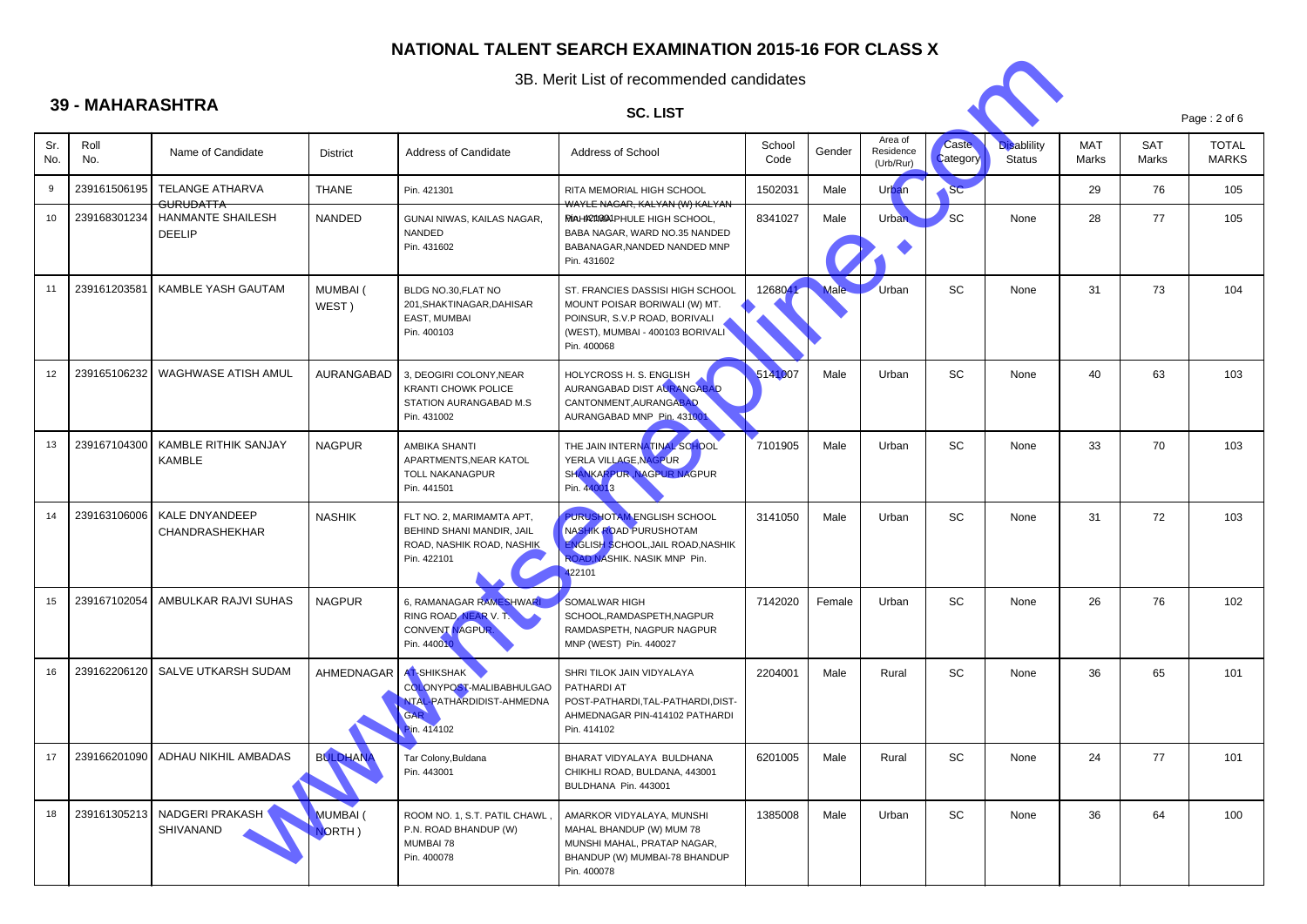

|            | 3B. Merit List of recommended candidates |                                        |                 |                                                                                                     |                                                                                                                                                                  |                |        |                                   |                          |                                     |                     |                     |                              |
|------------|------------------------------------------|----------------------------------------|-----------------|-----------------------------------------------------------------------------------------------------|------------------------------------------------------------------------------------------------------------------------------------------------------------------|----------------|--------|-----------------------------------|--------------------------|-------------------------------------|---------------------|---------------------|------------------------------|
|            | <b>39 - MAHARASHTRA</b>                  |                                        |                 |                                                                                                     | <b>SC. LIST</b>                                                                                                                                                  |                |        |                                   |                          |                                     |                     |                     | Page: 3 of 6                 |
| Sr.<br>No. | Roll<br>No.                              | Name of Candidate                      | <b>District</b> | Address of Candidate                                                                                | Address of School                                                                                                                                                | School<br>Code | Gender | Area of<br>Residence<br>(Urb/Rur) | <b>Caste</b><br>Category | <b>Disablility</b><br><b>Status</b> | <b>MAT</b><br>Marks | <b>SAT</b><br>Marks | <b>TOTAL</b><br><b>MARKS</b> |
| 19         | 239165101135                             | TALIMKAR RENUKA SUDAM                  | AURANGABAD      | 14/84 Kotala Colony, Adalat Road,<br>Aurangabad<br>Pin. 431001                                      | SHREE SHARDA MANDIR H. S.<br>AURANGABAD DIST AURANGABAD<br>AURANGPURA AURANGABAD<br>AURANGABAD MNP Pin. 431001                                                   | 5141034        | Female | Urban                             | <b>SC</b>                | None                                | 35                  | 65                  | 100                          |
| 20         | 239165104036                             | SARPATE AMEY DILEEP                    | AURANGABAD      | Plot no 57 saketnagar, pethenagar<br>,Aurangabad<br>Pin. 431002                                     | HOLYCROSS H. S. MARATHI,<br>AURANGABAD - M LAXMI COLONY,<br>AURANGABAD AURANGABAD MNP<br>Pin. 431002                                                             | 5141006        | ale.   | <b>Urban</b>                      | <b>SC</b>                | None                                | 33                  | 67                  | 100                          |
| 21         | 239165202313                             | <b>INGLE AVIKA VIJAY</b>               | <b>JALNA</b>    | plot no 1, sarth infornt of jangde<br>petrol pump, shivaji nagar ambad<br>road jalna<br>Pin. 431213 | OXFORD ENGLISH HIGH SCHOOL<br>VIDYUT COLONY JALNA NEAR<br>GANESH TEMPLE, VIDYUT COLONY,<br>OLD JALNA JALNA Pin. 431213                                           | 5201576        | Female | Urban                             | SC                       | None                                | 31                  | 69                  | 100                          |
| 22         | 239162119770                             | <b>BAGUL CHAITANYA DIPAK</b>           | <b>PUNE</b>     | GURUVIHAR COLONY, BHOSARI<br>Pin. 411039                                                            | BHIRAVNATH MADHYAMIK & HIGHER<br>MADHYAMIK VIDYALAYA, BHOSARI,<br>PUNE 39 DHAVADE VASTI BHOSARI<br>PUNE 39 PIMPRI CHINCHWAD MNP<br>Pin. 411039                   | 2141050        | Male   | Urban                             | SC                       | None                                | 35                  | 64                  | 99                           |
| 23         | 239167401065                             | <b>NAGRALE MRUDUL</b><br><b>NARESH</b> | WARDHA          | Padmavati Nagar, Alodi Wardha<br>Pin. 442001                                                        | AGRAGAMI CONVENT SCHOOL<br>MHASALA WARDHA AGRAGAMI<br><b>CONVENT SCHOOL, NALWADI</b><br>ROAD, MHASALA,<br>VARDHA(MS)-442001 WARDHA Pin.                          | 7401906        | Male   | Rural                             | SC                       | None                                | 31                  | 68                  | 99                           |
| 24         | 239168104082                             | SONWANE POONAM<br><b>GOVIND</b>        | LATUR           | NAI ABADI SAMISHRA COLONEY,<br>UDGIR.<br>Pin. 413517                                                | <b>IDYAWARDHINI HIGH SCHOOL</b><br>UDGIR NEAR POST OFFICE, NANDED<br>BIDAR ROAD, UDGIR TQ. UDGIR<br>DIST. LATUR - 413517 UDGIR Pin.<br>413517                    | 8105004        | Female | Rural                             | <b>SC</b>                | None                                | 31                  | 68                  | 99                           |
| 25         | 239161503306                             | JADHAV SHASHWAT SUNIL                  | <b>THANE</b>    | A1/19, PRABHAT(KRIYASHEEL)<br>CO.OP.HSG. SOCIETY,<br>MAHAKALI ROAD, MULUND (E)<br>Pin. 400708       | D. A. V. PUBLIC SCHOOL AIROLI<br>(C.B.S.E) D.A.V PUBLIC<br>SCHOOL, AIROLI PLOT NO-11,<br>SECTOR-10, AIROLI, NAVI<br>MUMBAI-400708 NAVI MUMBAI MNP<br>Pin. 400081 | 1571901        | Male   | Urban                             | SC                       | None                                | 30                  | 69                  | 99                           |
| 26         | 239163304156                             | JAWARE KAMLESH<br><b>JAGANNATH</b>     | JALGAON         | 12 BLOCKS, B NO- F/18, NEAR<br>RLY HOSPITAL. TAPI ROAD.<br><b>BHUSAWAL</b><br>Pin. 425201           | SENT ALAISENCE HIGHSCHOOL<br>BHUSAWAL NP DIST JALGAON<br>YAWAL ROAD, OPP DAK BUNGALOW.<br>BHUSAWAL BHUSAVAL MNP Pin.<br>425201                                   | 3351014        | Male   | Urban                             | SC                       | None                                | 22                  | 77                  | 99                           |
| 27         | 239162201154                             | DHAS VAISHNAVI ARUN                    | AHMEDNAGAR      | A/P - SAMARTHNAGAR, KARJAT<br>TAL- KARJAT DIST-<br>AHMEDNAGAR                                       | SOU. SONABAI NAMDEORAO<br>SONAMALI GIRLS VIDYALAYA<br>KARJAT DIST AHMEDNAGAR NEAR                                                                                | 2207003        | Female | Rural                             | SC                       | None                                | 32                  | 66                  | 98                           |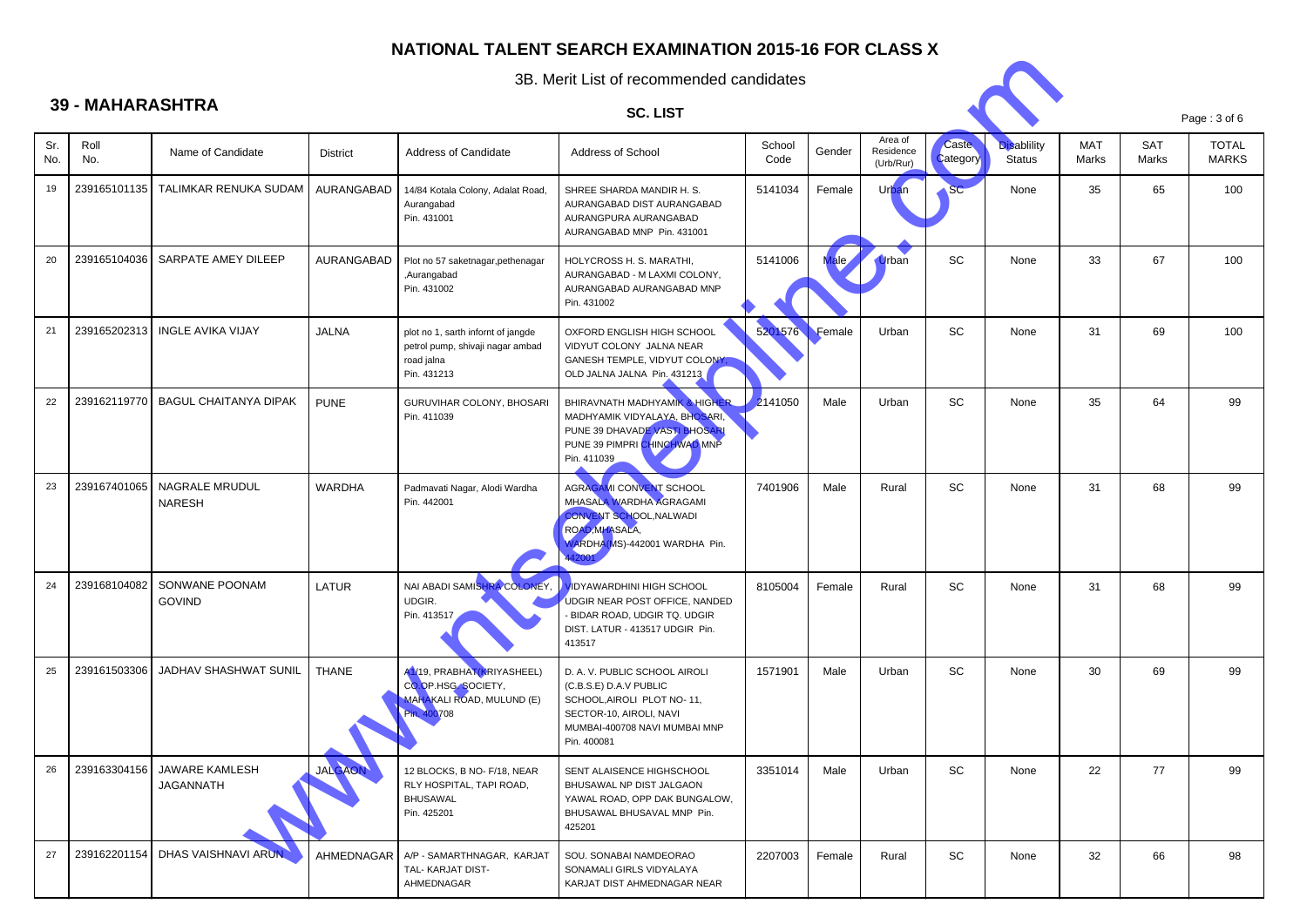

|            | 3B. Merit List of recommended candidates |                                                     |                 |                                                                                                                                  |                                                                                                                                                                                                                |                |        |                                   |                          |                              |                     |              |                       |
|------------|------------------------------------------|-----------------------------------------------------|-----------------|----------------------------------------------------------------------------------------------------------------------------------|----------------------------------------------------------------------------------------------------------------------------------------------------------------------------------------------------------------|----------------|--------|-----------------------------------|--------------------------|------------------------------|---------------------|--------------|-----------------------|
|            | <b>39 - MAHARASHTRA</b>                  |                                                     |                 |                                                                                                                                  | <b>SC. LIST</b>                                                                                                                                                                                                |                |        |                                   |                          |                              |                     |              | Page: 4 of 6          |
| Sr.<br>No. | Roll<br>No.                              | Name of Candidate                                   | <b>District</b> | Address of Candidate                                                                                                             | Address of School                                                                                                                                                                                              | School<br>Code | Gender | Area of<br>Residence<br>(Urb/Rur) | <b>Caste</b><br>Category | <b>Disablility</b><br>Status | <b>MAT</b><br>Marks | SAT<br>Marks | <b>TOTAL</b><br>MARKS |
| 27         | 239162201154                             | DHAS VAISHNAVI ARUN                                 | AHMEDNAGAR      | Pin. 414402                                                                                                                      | TAHSIL OFFICE KARJAT TAL KARJAT<br>DIST AHMEDNAGAR KARJAT Pin.<br>414402                                                                                                                                       | 2207003        | Female | Rura                              | SC                       |                              | 32                  | 66           | 98                    |
| 28         | 239161501139                             | THOOL SHASHANK RAJESH                               | <b>THANE</b>    | 703, Mayflower, Hiranandani<br>Estate, GB Road, Thane west<br>Pin. 400607                                                        | HIRANANDANI FOUNDATION PUBLIC<br>SCHOOL GHODBANDAR ROAD<br>THANE HIRANANDANI FOUNDATION<br>SCHOOL, THANE (W)- 400607 THANE<br>MNP Pin. 400607                                                                  | 1541951        |        | <b>Urban</b>                      | SC                       | None                         | 31                  | 67           | 98                    |
| 29         | 239162114698                             | DAWALE RAGEENI ANANT                                | <b>PUNE</b>     | E-6/62, TRIDAL HOUSING<br>SOCIETY, YERWADAPUNE<br>Pin. 411001                                                                    | ST. FELIX HIGH SCHOOL, CONVENT<br>OF JIZAS MERRY BOAT CLUB PUNE 1<br>4, BOAT CLUB ROAD, PUNE - 411001<br>PUNE MNP (NORTH) Pin. 411006                                                                          | 2152079        | Female | Urban                             | SC                       | None                         | 34                  | 63           | 97                    |
| 30         | 239164311033                             | <b>MANE SWARAJ BHARAT</b>                           | SANGLI          | <b>GURUVARYA DADOJI</b><br>KONDADEV SAINIKI SHALA,<br>MANERAJURI ROAD, DATTMAAL,<br>TASGAON, DIST : SANGLI 416312<br>Pin. 416312 | GURUVARYA DADOJI KONDADEV<br>SAINIKI SHALA TASGAON DI <mark>ST</mark><br>SANGLI GURUVARYA DADOJI<br>KONDADEV SAINKI SHALA TASGAON<br>DIST SANGLI TASGAON Pin. 416312                                           | 4302037        | Male   | Urban                             | SC                       | None                         | 33                  | 64           | 97                    |
| 31         | 239162206202                             | <b>GAJBHIV AISHWARYA</b><br><b>ANKUSH</b>           | AHMEDNAGAR      | Nirmalnagar, Tal-Shevgaon,<br>Dist-Ahmednagar.<br>Pin. 414502                                                                    | RESIDENTIAL HIGH SCHOOL,<br>SHEVGOAN MIRI ROAD, SHEVGAON<br>SHEVGAON Pin. 414502                                                                                                                               | 2213002        | Female | Rural                             | SC                       | None                         | 32                  | 65           | 97                    |
| 32         | 239164311069                             | KHADE ADITYA SUBHASH                                | SANGLI          | <b>GURUVARYA DADOJI</b><br>KONDADEV SAINIKI SHALA,<br>MANERAJURI ROAD, DATTMAAL,<br>TASGAON, DIST : SANGLI 416312<br>Pin. 416312 | <b>GURUVARYA DADOJI KONDADEV</b><br><b>SAINIKI SHALA TASGAON DIST</b><br><b>SANGLI GURUVARYA DADOJI</b><br><b><ondadev b="" sainiki="" shala="" tasgaon<=""><br/>DIST SANGLI TASGAON Pin. 416312</ondadev></b> | 4302037        | Male   | Urban                             | <b>SC</b>                | None                         | 32                  | 65           | 97                    |
| 33         | 239166201062                             | <b>MOREY BHUSHAN</b><br><b>BHAGWAT</b>              | <b>BULDHANA</b> | Congress Nagar, Buldana<br>Pin. 443001                                                                                           | BHARAT VIDYALAYA BULDHANA<br>CHIKHLI ROAD, BULDANA, 443001<br>BULDHANA Pin. 443001                                                                                                                             | 6201005        | Male   | Rural                             | SC                       | None                         | 29                  | 68           | 97                    |
| 34         | 239162120029                             | JADHAV SURAJ KISAN                                  | <b>PUNE</b>     | A/P LONIKAND, KAKAWADI, TAL.<br>HAVELI, DIST. PUNE<br>Pin. 411014                                                                | SUNDARBAI MARATHE VIDYALAY,<br>KHARADI, PUNE 14<br>37/2A/2B, KHARADI, PUNE-14 PUNE<br>MNP (EAST) Pin. 412216                                                                                                   | 2153025        | Male   | Urban                             | <b>SC</b>                | None                         | 29                  | 68           | 97                    |
| 35         |                                          | 239164302131   GAVALI PRANESH<br>PRAKASH            | SANGLI          | "SAINANADAN NIWAD", DATT<br>COLONY, SUBHASHNAGAR<br>ROAD, MIRAJ<br>Pin. 416410                                                   | ALPHONSA ENGLISH SCHOOL<br>KUPWAD ROAD, MIRAJ KUPWAD<br>ROAD, GANESHNAGAR, MIRAJ.<br>PINCODE-416410. Pin. 416410                                                                                               | 4341675        | Male   | Urban                             | SC                       | None                         | 28                  | 69           | 97                    |
| 36         |                                          | 239164406163   UDANSHIVE PRANIT<br><b>DHONDIRAM</b> | RATNAGIRI       | AP DEVRUKH (KESHAV SHRUTI)<br><b>DEVRUKH</b><br>Pin. 415804                                                                      | A A PADHYE ENGLISH SCHOOL<br>DEVRUKH NEAR ASP COLLEGE<br>DEVRUKH, TAL - SANGMESHWAR<br>DIST - RATNAGIRI SANGAMESHWAR<br>Pin. 415804                                                                            | 4407695        | Male   | Rural                             | SC                       | None                         | 26                  | 71           | 97                    |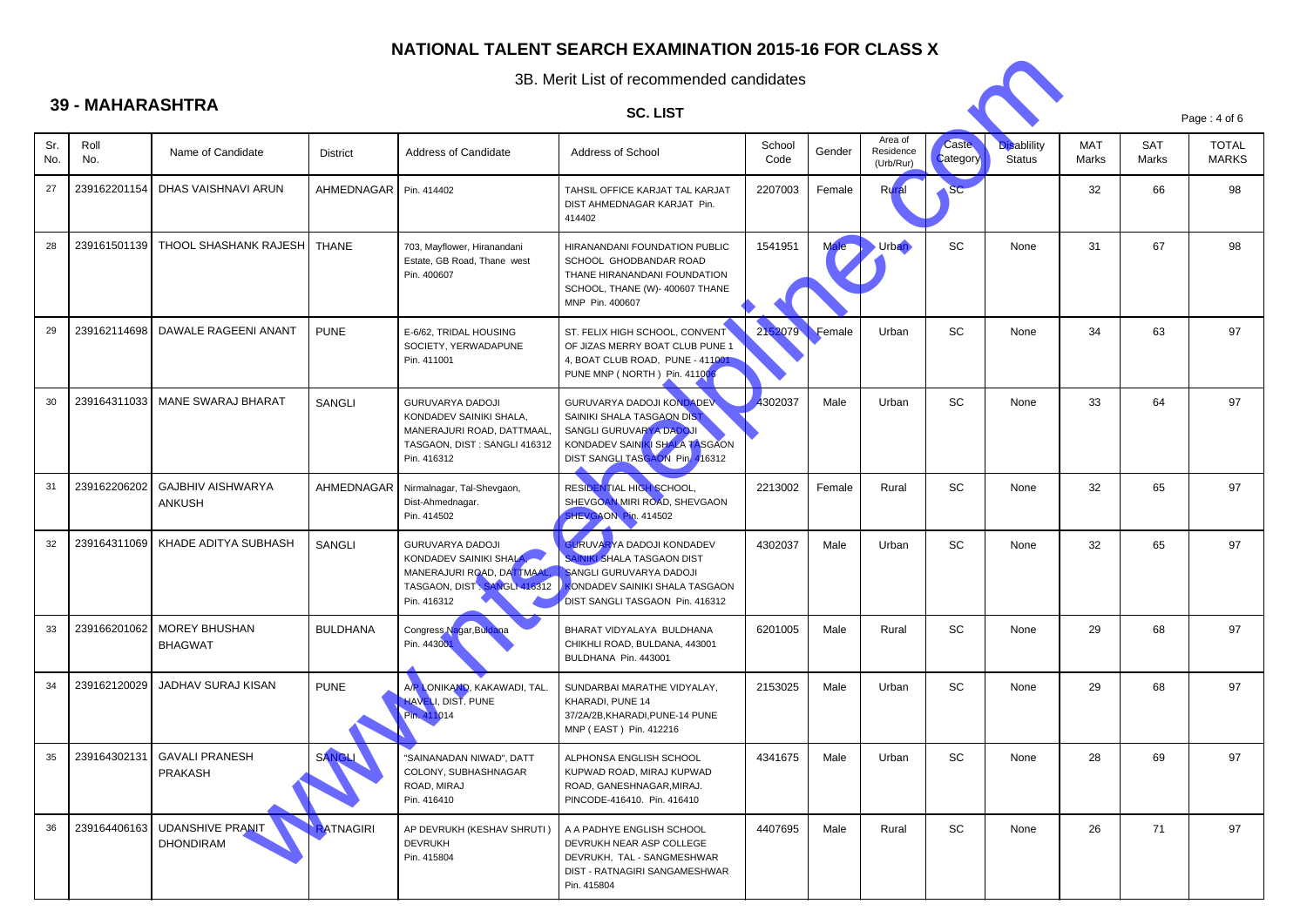# **39 - MAHARASHTRA**

Sr. No.

37

38

39

40

41

42

43

44

45

46

6 | 239161403136 | DASGAONKAR SWASTIK



|               |                                           |                           |                                                                                                                            | 3B. Merit List of recommended candidates                                                                                                                              |                |             |                                   |                          |                                     |              |                     |                              |  |
|---------------|-------------------------------------------|---------------------------|----------------------------------------------------------------------------------------------------------------------------|-----------------------------------------------------------------------------------------------------------------------------------------------------------------------|----------------|-------------|-----------------------------------|--------------------------|-------------------------------------|--------------|---------------------|------------------------------|--|
| - MAHARASHTRA |                                           |                           | <b>SC. LIST</b>                                                                                                            |                                                                                                                                                                       |                |             |                                   |                          | Page: 5 of 6                        |              |                     |                              |  |
| Roll<br>No.   | Name of Candidate                         | <b>District</b>           | Address of Candidate                                                                                                       | Address of School                                                                                                                                                     | School<br>Code | Gender      | Area of<br>Residence<br>(Urb/Rur) | <b>Caste</b><br>Category | <b>Disablility</b><br><b>Status</b> | MAT<br>Marks | <b>SAT</b><br>Marks | <b>TOTAL</b><br><b>MARKS</b> |  |
| 239164104111  | KAMBALE AKASH DILIP                       | <b>KOLHAPUR</b>           | AT/P-MUDALTAL-BUDARGADDIS<br>T-KOLHAPUR<br>Pin. 416208                                                                     | SHRI PARASHRAM BALAJI PATIL<br>MADHYAMIK VIDYALAYA, MUDHAL<br>TAL BHUDARGAD DIST KOLHAPUR<br>A/T: MUDAL, TAL : BHUDARGAD, DIST<br>: KOLHAPUR BHUDARGAD Pin.<br>416208 | 4103021        | Male        | Rura                              | SC                       | None                                | 34           | 62                  | 96                           |  |
| 239168301021  | <b>GONTE SANKET</b><br><b>MADHUKAR</b>    | NANDED                    | C/O, BHAGYAWANT<br>BANSHI, SWAPNAJA<br>GARDEN, NEAR ZENDA<br>CHOUK, NANDED<br>Pin. 431602                                  | CAMBRIDGE VIDYALAYA BEHING<br>SHIVAJI NAGAR NANDED DIST<br>NANDED CAMBRIDGE<br>VIDYALAYA, SHIVAJI NAGAR, NANDED.<br>NANDED MNP Pin. 431602                            | 8341512        | <b>Male</b> | Urban                             | <b>SC</b>                | None                                | 32           | 64                  | 96                           |  |
| 239165101409  | ZINZADE YASH RAHUL                        | AURANGABAD                | FLAT NO F1/2 KALAGRAM<br>CHIKALTHANA AURANGABAD<br>Pin. 431003                                                             | DHARAMVIR SHAMBHAJI H. S. N5 N-5<br>CIDCO AURANGABAD AURANGABAD<br>MNP Pin. 431003                                                                                    | 5141090        | Male        | Urban                             | SC                       | None                                | 30           | 66                  | 96                           |  |
| 239166301270  | <b>GAWAI ABHIJEET KAILASH</b>             | <b>AKOLA</b>              | venu appt.mitra nagar near gandhi<br>nagar post offakola<br>Pin. 444004                                                    | HINDU DNYANPEETH SCHOOL<br>AKOLA ADARSH COLONY AKOLA.<br>AKOLA MNP_Pin. 444004                                                                                        | 6341044        | Male        | Urban                             | SC                       | None                                | 30           | 66                  | 96                           |  |
| 239161302164  | KAWADE ANIRUDDHA<br><b>KISHOR</b>         | <b>MUMBAI</b> (<br>NORTH) | C 43<br>NARMADAANUSHAKTINAGAR<br><b>MUMBAI</b><br>Pin. 400094                                                              | <b>KENDRIYA VIDYALAY NO.2</b><br>ANUSHAKTI NAGAR MUMBAI<br>ANUSHKTINAGAR, MUMBAI-400094<br>GOVANDI Pin. 400094                                                        | 1382903        | Male        | Urban                             | SC                       | None                                | 24           | 72                  | 96                           |  |
| 239167506172  | JAMBHULKAR SMIPRA<br>PRASHANT             | <b>CHANDRAPUR</b>         | QTR. C-TYPERESCUE<br><b>COMPLEXSHIVAJI</b><br>NAGARMAJRITAH.<br><b>BHADRAWATIDIST,</b><br><b>CHANDRAPUR</b><br>Pin. 442503 | ST. ANNES PUBLIC SCHOOL,<br><b>DWARKA NAGARI, WARORA</b><br>DWARAKA NAGARI, ANANDWAN,<br>WARORA, DIST. CHANDRAPUR<br>WARORA Pin. 442914                               | 7510901        | Female      | Rural                             | <b>SC</b>                | None                                | 35           | 60                  | 95                           |  |
| 239165107260  | <b>HIWRALE NAMITA</b><br><b>SUKHCHAND</b> | AURANGABAD                | E-126/11, Shivaji Nagar, Garkheda<br>Parisar, Aurangabad<br>Pin. 431005                                                    | JAY BHAVANI VIDYA MANDIR<br>MADHYAMIK VA UCHHA MADHYAMIK<br>VIDYALAYA VISHWABHARTI COLONY,<br>GARKHEDA PARISAR, AURANGABAD<br>AURANGABAD MNP Pin. 431001              | 5141042        | Female      | Urban                             | SC                       | None                                | 27           | 68                  | 95                           |  |
| 239164106297  | PARASE AKASH SHARAD                       | <b>KOLHAPUR</b>           | 7/458 VETAL PETH<br><b>ICHALKARANJI</b><br>Pin. 416115                                                                     | ANTAR BHARTI VIDYALAY<br>VETALPETH ICHALKARNJI 7/897,<br>VETAL PETH. ICALKARANJI-416 115<br>ICHALKARJI MNP Pin. 416115                                                | 4151008        | Male        | Rural                             | <b>SC</b>                | None                                | 27           | 68                  | 95                           |  |
| 239162106358  | <b>DHOTRE PRATIKSHA ARUN</b>              | <b>PUNE</b>               | AT/POST :- PIMPALGAON JOGA<br>TAL: - JUNNAR DIST: - PUNE<br>Pin. 412409                                                    | SHRI GADGE MAHARAJ VIDYALAYA,<br>OTUR AT/POST-OTUR,<br>TAL-JUNNAR, DIST-PUNE 412409<br>JUNNAR Pin. 412409                                                             | 2107017        | Female      | Rural                             | SC                       | None                                | 26           | 69                  | 95                           |  |
|               |                                           |                           |                                                                                                                            |                                                                                                                                                                       |                |             |                                   |                          |                                     |              |                     |                              |  |

AT SHIRGAON MAHAD RAIGAD | V. H. PARANJAPE VIDYMINDIR | 1410001 | Male | Rural | SC | None | 26 | 69 | 95

RAIGAD